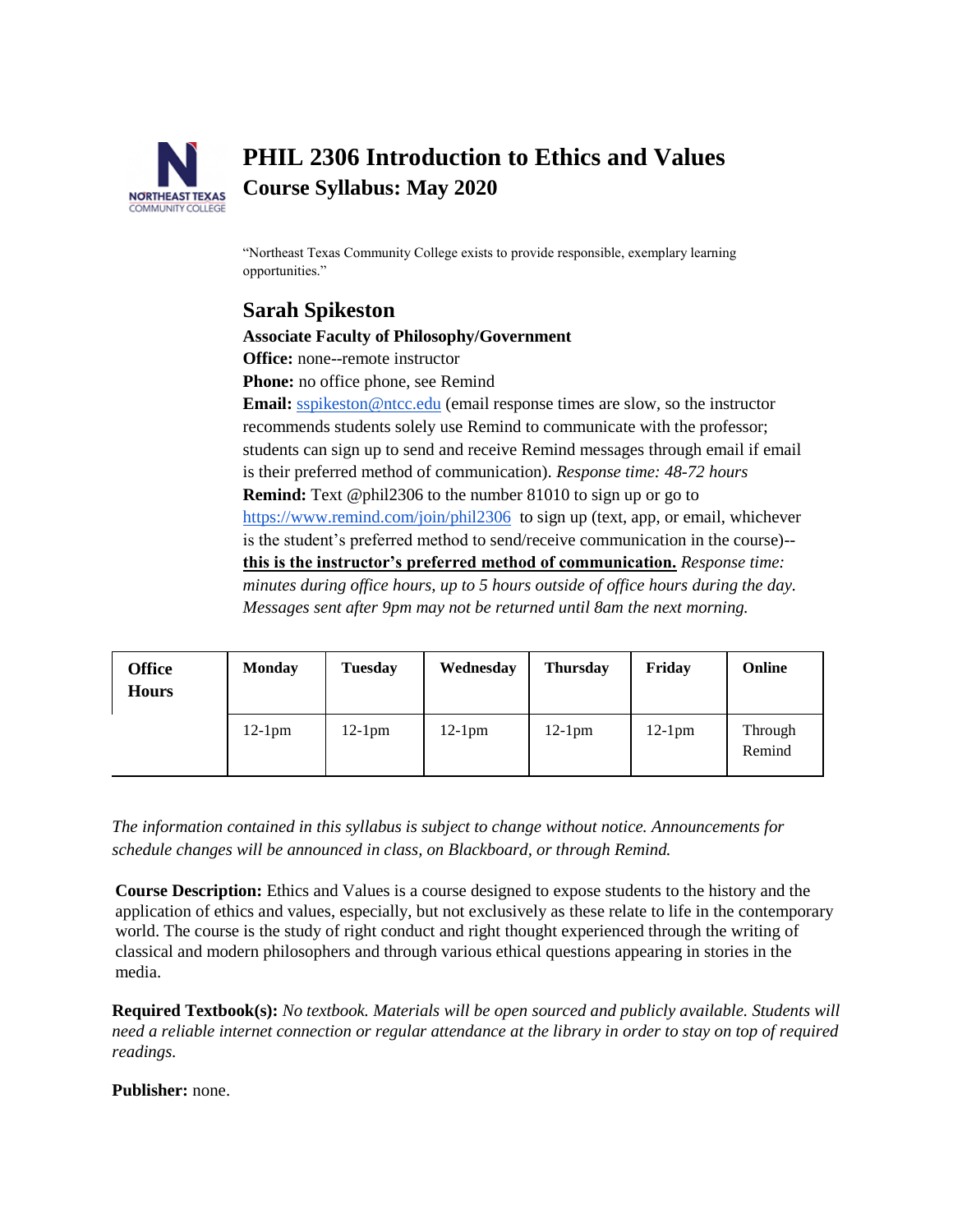#### **ISBN Number**: none.

#### **Recommended Reading(s):**

Stanford Encyclopedia of Philosoph[y](http://plato.stanford.edu/) <http://plato.stanford.edu/> The Prosblogio[n](http://prosblogion.ektopos.com/) <http://prosblogion.ektopos.com/> Talking Philosoph[y](http://blog.talkingphilosophy.com/) <http://blog.talkingphilosophy.com/> Philosophy Tal[k](http://www.philosophytalk.org/) <http://www.philosophytalk.org/> Notre Dame Philosophical Review[s](https://ndpr.nd.edu/recent-reviews/) <https://ndpr.nd.edu/recent-reviews/> Ask Philosopher[s](http://www.askphilosophers.org/) <http://www.askphilosophers.org/> Philosophy Et[c.](http://www.philosophyetc.net/) <http://www.philosophyetc.net/>

#### **Student Learning Outcomes:**

1. Students will define, explain, and compare/contrast select important terms and philosophical concepts employed by philosophers throughout history.

2. Students will identify and describe the influence of select philosophers on their historical cultures and our contemporary culture.

3. Students will apply philosophical methods and technology to examine and propose creative solutions to contemporary social and political problems.

4. Students will practice proper critical thinking by analyzing philosophical texts and logically discussing textual interpretations.

#### **Course Objectives:**

- 1. Students will analyze and articulate the theoretical principles that guide moral life, applying historical principles to modern examples.
- 2. Students will critically evaluate the content, causes, and effects of ethically significant events, questions, and decisions, articulating courses of action accurately, thoroughly, and in-depth without indication of personal belief (unless specifically requested).
- 3. Students will display an air of respect and understanding for philosophically and morally complex and sometimes sensitive issues.
- 4. By analyzing the opposition, students will develop their own moral voice, moving beyond simple claims to well-documented, supported arguments.

#### **Lectures & Discussions:**

Lectures and/or discussions will be based on the selected readings and articles brought in by the students and posted via Blackboard.

#### **Evaluation/Grading Policy:**

Students will be tested on assigned readings and materials in the online class. All reading materials in the course are considered to be required, rather than optional. Previous arrangements must be made when it is necessary to miss a quiz/exam. In the case of an emergency where prior notification is unavailable, students must provide proof of an excused extenuating circumstance in order to make up the test.

Final grades are based upon a total points system, and final letter grades are given based upon a standard scale. There are no weights to graded material. All points are weighted equally to one another.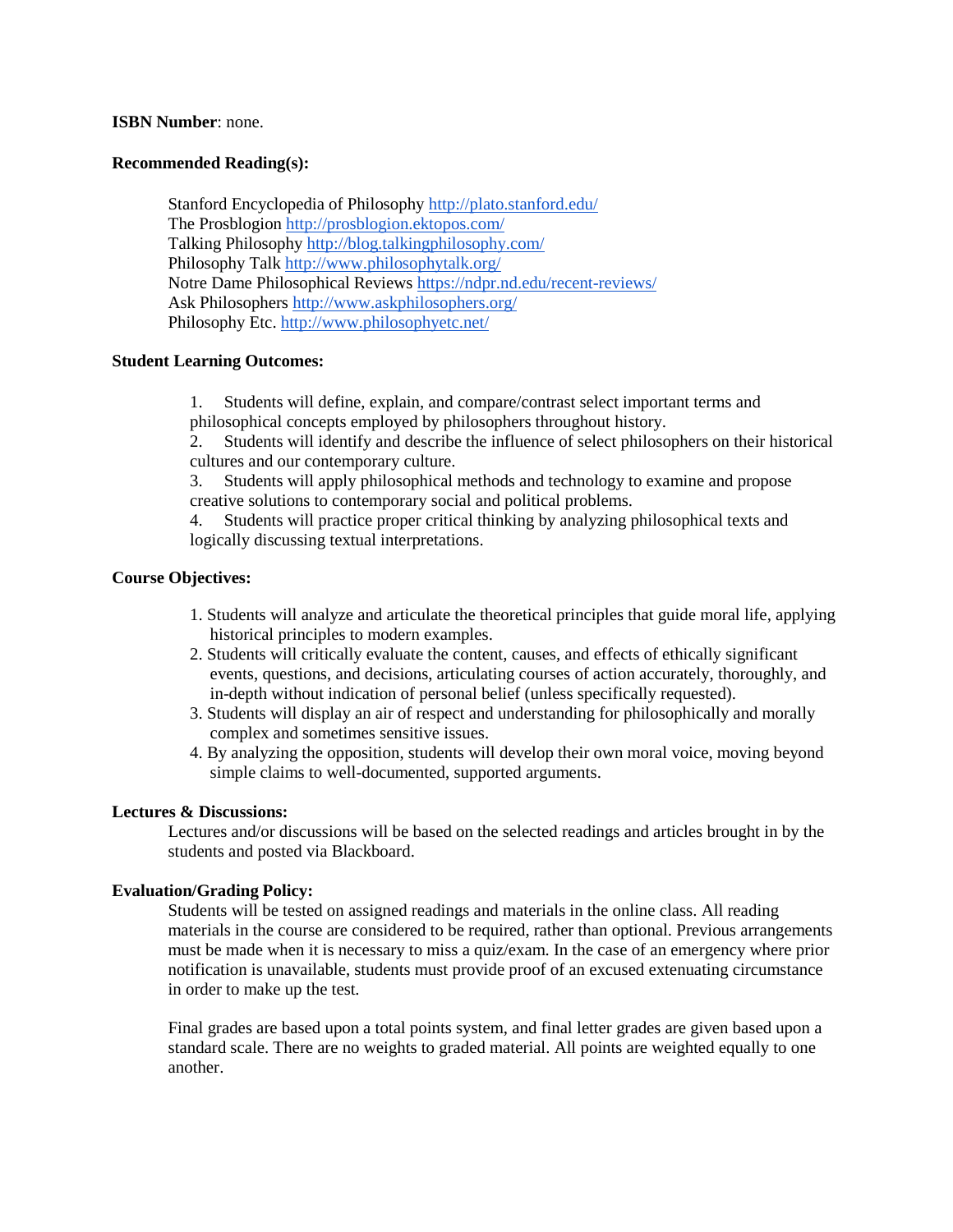The final grade for the class will follow a standard percent grade scale:

 $A = 90-100$  $B = 80-89$  $C = 70-79$  $D = 60-69$  $F =$ Below 60

I do not "round up" grades at the end of the semester. I provide plenty of extra credit throughout the course of the semester so that you can "round up" your own grade through academic work.

# **Tests/Exams:**

Two tests are given, a midterm and a final. The questions may be multiple choice, matching, fillin-the-blank, true/false or short answer. Students will have two hours to complete each test. Students need to have a thorough understanding of the material before taking the exam. While you may use your saved links from earlier required readings you will simply not have enough time to look for all the answers.

Students need to have reliable internet access as a test will not be restarted because of technical error. It is also recommended that students not wait until the very last moment to take a test as this can cause a great deal of traffic on the server and could slow things down or lead to technical malfunctions.

Previous arrangements must be made when it is necessary to miss an exam. In the case of an emergency where prior notification is unavailable, students must provide proof of an excused absence in order to make up the test.

Test dates are listed in Blackboard in their dated folders.

#### **Assignments:**

The plagiarism certification test in the Start Here folder is considered a prerequisite to any additional work in the course.

One giant paragraph is never an accepted essay format for academic papers. It is permitted for discussion boards only. Submitting one giant paragraph will result in a 0 for the assignment regardless of content.

Papers that do not follow the single spaced, 12 point Times New Roman, 1" margin requirement will automatically receive a maximum score of 50% without the ability to resubmit. For a refresher on the basics of academic paragraph structure, see the link at: [Research Paper Paragraph](https://www.scribbr.com/research-paper/paragraph-structure/)  **Structure** 

All assignments have been loaded into each week's folders. **Late work is not accepted with official deadlines being the last day of the listed due date.** Students should give themselves enough time before the final due date time to complete all assignment activities. Some weeks have more assignments than others. Students are responsible for managing their time accordingly.

Over the course of the semester, students are required to engage in discussion board posts. The boards offer an opportunity to engage with classmates and strengthen critical thinking skills. Each discussion board week, you are required to write three substantial posts. The final post must be made by the due date in order to receive points. Late posts will not receive points. A substantive post consists of analytical questions, intelligent comments, illustrations of pertinent personal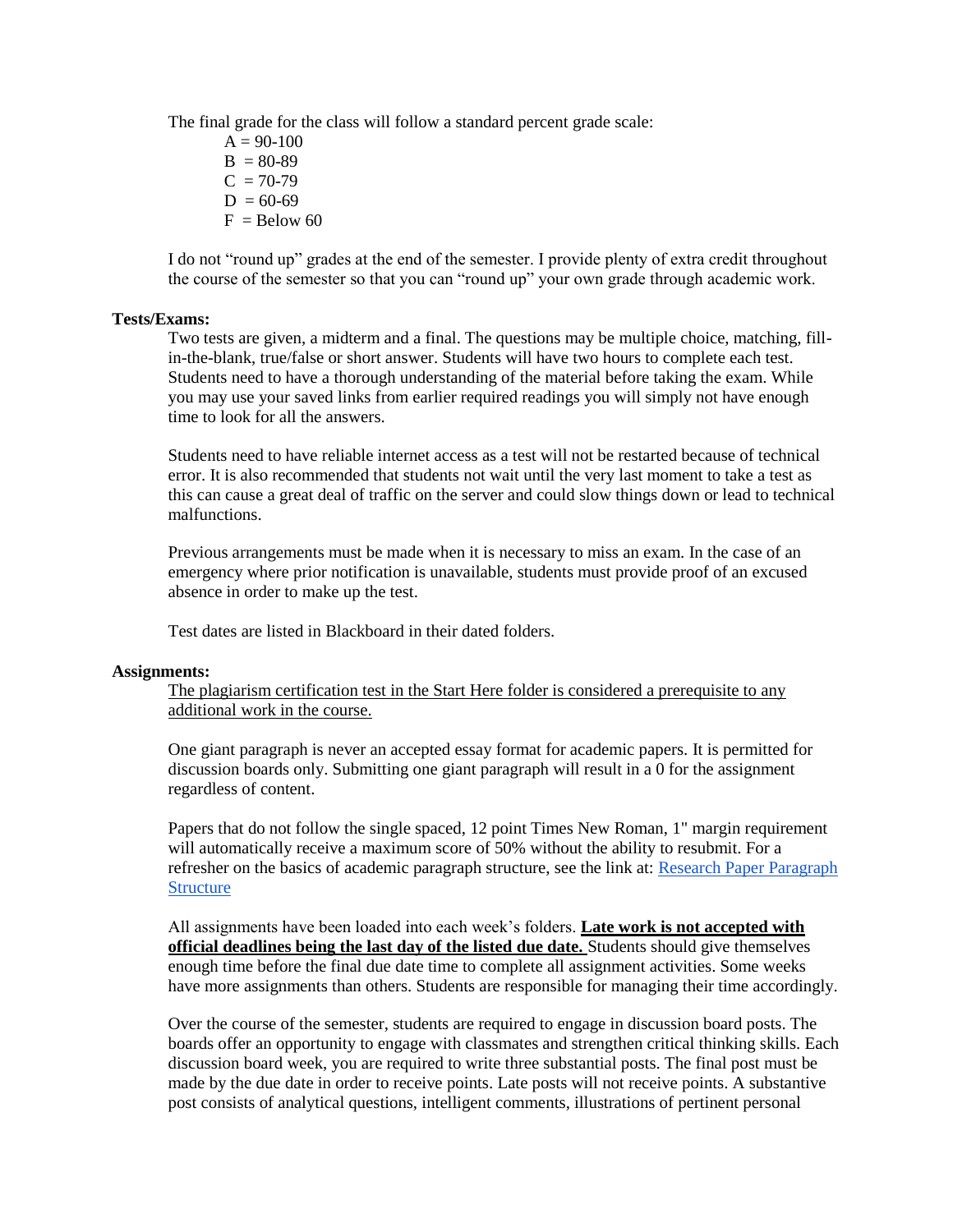experiences, etc. Simple written agreement concerning an issue or repetition of ideas does not count as a substantive post. Discussion board posts must also abide by the following rules:

- 1. The first substantive post must be your original response to the forum topic, questions, and/or article (Minimum of 200 words.)
- 2. The second and third substantive post must be responses to other students' posts (at least 200 words in length).
- 3. In order to receive full credit, all posts must be respectful in tone, thorough, substantive, and written according to the rules of proper English grammar and spelling. No texting language. Failure to abide by these rules will result in academic penalties.

#### **Student Responsibilities/Expectations:**

Since the online lecture-discussion method will be employed in this class, regular attendance is highly encouraged. Students who have not attended class by the  $12<sup>th</sup>$  class day (or equivalent for shorter terms) will be removed from the course. Attendance is determined in an online class by the submission of assignments. Simply logging in and viewing materials does not constitute attendance.

Students must log in daily. If the attendance policy is broken, the instructor will examine the reasons for the student's absences, the student's work in the class, and determine whether it is in the student's best interest to remain in the class. If the student breaks the attendance policy, the instructor may begin withdrawal procedures (up to the college's withdrawal deadline) or may fail the student for the course (after the college's withdrawal deadline has passed).

From time to time, students may be offered extra credit. These optional assignments will be announced via Blackboard.

Late Work? Students are expected to complete all assignments by the due date and time stated. All assignments and exams are due by 11:59 pm on their scheduled date. No late work will be accepted for credit and no make-up work will be permitted except for medical emergencies, official college activities, or personal emergency situations. A medical emergency is defined as sickness requiring hospitalization or isolation. All medical emergencies must be verified by a doctor's note. An official college activity is any activity that the college has mandated for students. Athletes must provide a complete list of travel arrangements at the beginning of the semester. Athletes must notify me personally (not by coach email) of a conflict so they can complete the work **before** the excused absence day. Otherwise, the absence will not be excused.

A personal emergency is limited to death of a relative or unforeseeable and immediate hardship. All excuses for make-up work must be verified by the instructor. It is the student's responsibility to contact the instructor to schedule make-up work due to a medical or personal emergency. The instructor may permit or deny make-up work. **At all times, the student has the responsibility to keep in communication with the instructor** unless the nature of the emergency renders the student unable to do so (i.e. unconscious, in an accident that requires hospitalization, etc.).

Students are expected to **check daily** the campus email account, Remind, and the course Blackboard for any course changes, announcements, and assignments. Failure to check regularly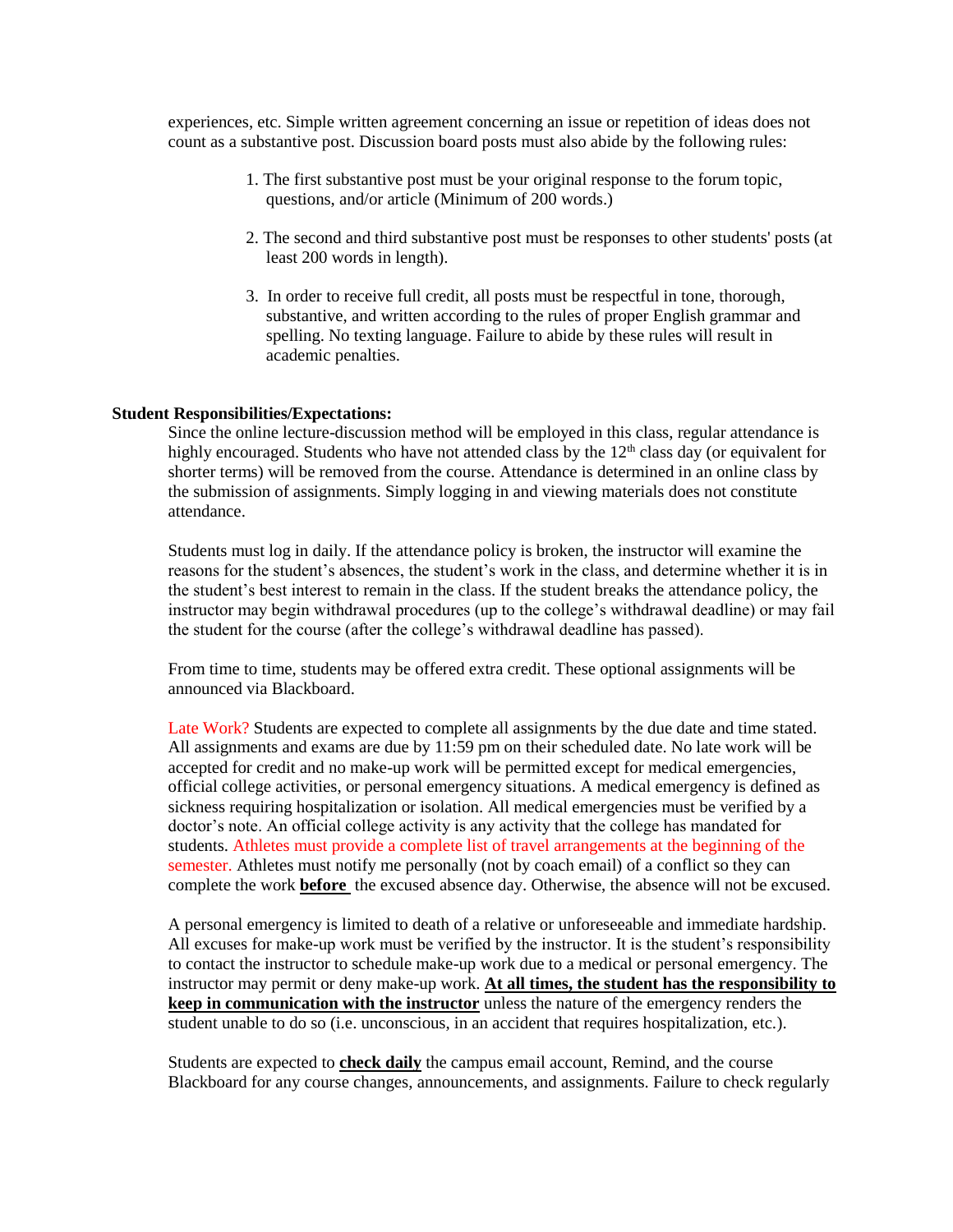the campus email and the course Blackboard may result in missed work and academic penalties. To access the course website on Blackboard, follow these steps:

- 1. Log on to the NTCC My Eagle Portal at mycampus.ntcc.edu.
	- 2. Your portal Login name is your first name initial + your last name + last 3 digits of your social security number. The Password is your date of birth in an 8 digit format mmddyyyy.
- 3. Under the "Launch Pad" click on the Blackboard Icon.
- 4. After logging in, under the My Courses list, select the link associated with this class.
- 5. Blackboard Mail is found on the left-hand side of the course home page.

#### **Plagiarism:**

Plagiarism is defined as using or imitating another's words, ideas, or work in general without proper citation of that source. Plagiarism is easy to commit and also easy to catch. Although students generally plagiarize due to academic laziness or naïveté, plagiarism is always inexcusable. Instances of plagiarism will be dealt with on an individual basis. The instructor may penalize the student for the specific assignment by assigning a grade of zero, or he may fail the student for the entire course. The discipline regarding plagiarism is up to the discretion of the instructor.

All work is subject to online electronic plagiarism checkers as well as old fashioned "Google checking". Work that attempts to cite but do so incorrectly will be given a zero and returned for resubmission. Work that does not attempt to cite at all will receive a zero with no opportunity for resubmission. The resubmission opportunity will be noted in the grading comments on Blackboard. **Students certify that they understand the principles of how to avoid plagiarism by completing the plagiarism certification assignment before completing any other work in the course.** As such, there is a zero tolerance policy for plagiarism. The instructor has the right to assign an F grade for the assignment or assign an F for the entire course without the right to withdraw from the course for plagiarism.

#### **NTCC Academic Honesty Statement:**

Students are expected to complete course work in an honest manner, using their intellects and resources designated as allowable by the course instructor. Students are responsible for addressing questions about allowable resources with the course instructor. NTCC upholds the highest standards of academic integrity. This course will follow the NTCC Academic Honesty policy stated in the Student Handbook.

#### **Academic Ethics:**

The college expects all students to engage in academic pursuits in a manner that is beyond reproach. Students are expected to maintain complete honesty and integrity in their academic pursuit. Academic dishonesty such as cheating, plagiarism, and collusion is unacceptable and may result in disciplinary action. Refer to the student handbook for more information on this subject.

#### **ADA Statement:**

It is the policy of NTCC to provide reasonable accommodations for qualified individuals who are students with disabilities. This College will adhere to all applicable federal, state, and local laws, regulations, and guidelines with respect to providing reasonable accommodations as required to afford equal educational opportunity. It is the student's responsibility to request accommodations. An appointment can be made with Katherine Belew, Academic Advisor/Coordinator of Special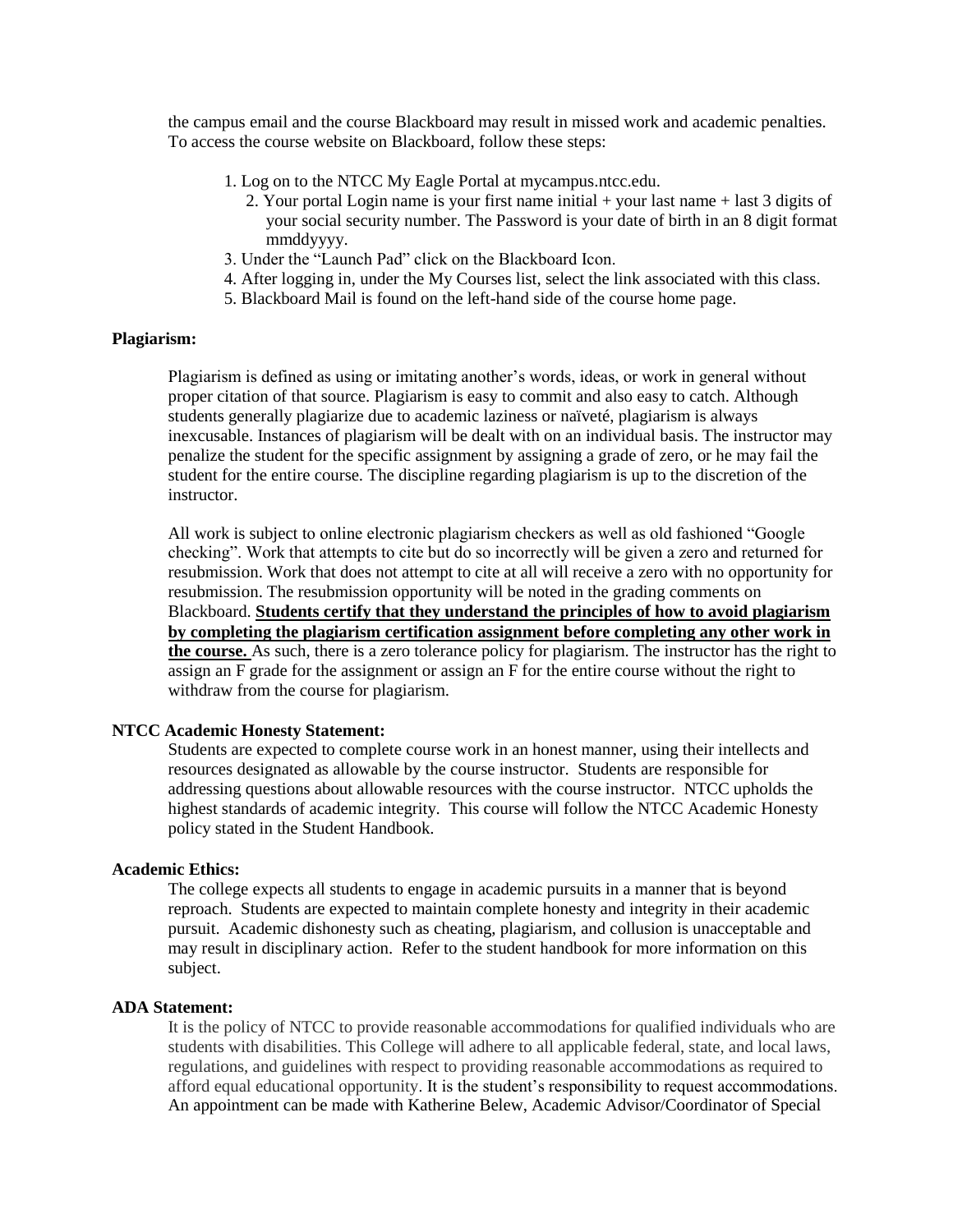Populations located in Student Services. She can be reached at 903-434-8264. For more information and to obtain a copy of the Request for Accommodations, please refer to th[e](http://www.ntcc.edu/index.php?module=Pagesetter&func=viewpub&tid=111&pid=1) [NTCC](http://www.ntcc.edu/index.php?module=Pagesetter&func=viewpub&tid=111&pid=1)  website - [Special Populations.](http://www.ntcc.edu/index.php?module=Pagesetter&func=viewpub&tid=111&pid=1)

#### **Family Educational Rights and Privacy Act** (**FERPA**):

The Family Educational Rights and Privacy Act (FERPA) is a federal law that protects the privacy of student education records. The law applies to all schools that receive funds under an applicable program of the U.S. Department of Education. FERPA gives parents certain rights with respect to their children's educational records. These rights transfer to the student when he or she attends a school beyond the high school level. Students to whom the rights have transferred are considered "eligible students." In essence, a parent has no legal right to obtain information concerning the child's college records without the written consent of the student. In compliance with FERPA, information classified as "directory information" may be released to the general public without the written consent of the student unless the student makes a request in writing. Directory information is defined as: the student's name, permanent address and/or local address, telephone listing, dates of attendance, most recent previous education institution attended, other information including major, field of study, degrees, awards received, and participation in officially recognized activities/sports.

#### **Schedule of Activities:**

See weekly chapter folders listed in Blackboard. Due dates are listed in the title of the folder, then divided into subfolders. Students are encouraged to complete approximately one subfolder a day in order to stay on track with the larger weekly chapter folder due dates. Shortened semesters (like May/December Intersession) may have weekly chapter folders that are slightly shorter than a week to accommodate the truncated timeframe.

#### **Rubrics:**

#### Discussion Board Rubric:

Prerequisites: posts must be 200 words minimum in order to qualify for any percent for that post. If the discussion contains only one post that meets the prerequisite minimum score, then 33 percent is the highest score the entire discussion board can receive if the post would otherwise have received a perfect content score.

Posts that meet the 200 word minimum are then judged on the following rubric. Total points for the entire assignment are determined by the formula:

(number of posts meeting 200 word minimum) X 33.3 points x (total quality score) =  $\frac{100 \text{ points}}{200 \text{ points}}$ 

Example: a student made three posts: 210 words, 250 words, and 190 words. That's only **two** posts meeting the minimum prerequisite. Of those two posts, the content rating based on the rubric was **75%.** 2  $x$  33.3  $x$  75% = 49.95 total score. I would round this up to 50 points even out of 100.

(Scroll for rubric)

| Quality<br><b>Criteria</b> | Unsatisfactory-<br><b>Beginning</b> | <b>Developing</b> | <b>Accomplished</b> | Exemplary | Total |
|----------------------------|-------------------------------------|-------------------|---------------------|-----------|-------|
|                            |                                     |                   |                     |           |       |

#### **Discussion Board Quality Points Table**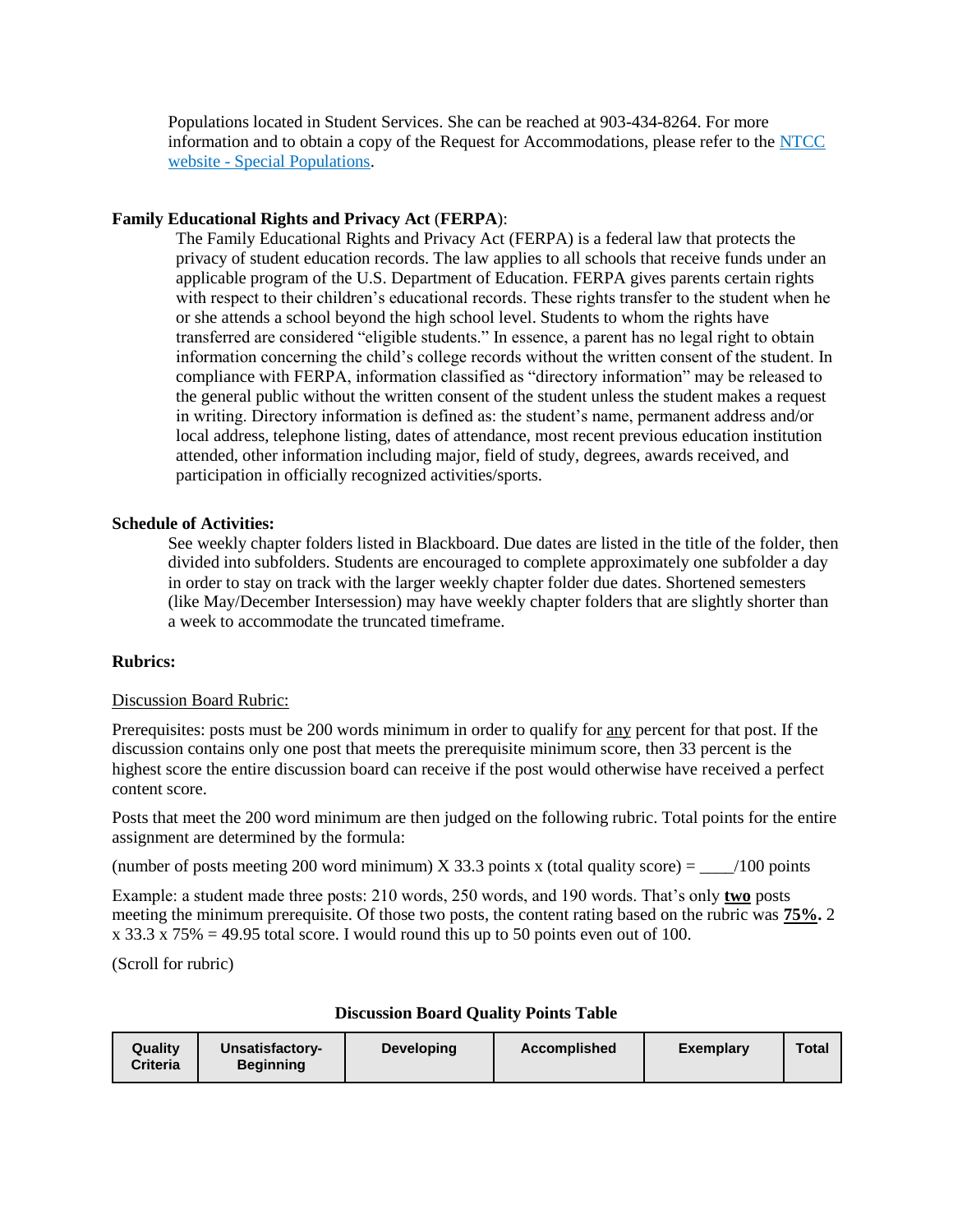| Ideas,<br>Argument<br>s, &         | 0-30 percent                                                                                                                                                                                                                                                                                                           | 35-39 percent                                                                                                                                                                                                                                                                                                 | 40-44 percent                                                                                                                                                                                                                                                               | 45-50 percent                                                                                                                                                                                                                                                                                                  | /50 |
|------------------------------------|------------------------------------------------------------------------------------------------------------------------------------------------------------------------------------------------------------------------------------------------------------------------------------------------------------------------|---------------------------------------------------------------------------------------------------------------------------------------------------------------------------------------------------------------------------------------------------------------------------------------------------------------|-----------------------------------------------------------------------------------------------------------------------------------------------------------------------------------------------------------------------------------------------------------------------------|----------------------------------------------------------------------------------------------------------------------------------------------------------------------------------------------------------------------------------------------------------------------------------------------------------------|-----|
| <b>Analysis</b>                    | Ideas expressed lack<br>an understanding of<br>the discussion topic.<br>Comments are<br>irrelevant, off-topic,<br>and/or confusing to<br>follow. Viewpoint,<br>if given, is not<br>supported with<br>evidence or<br>examples.                                                                                          | Ideas expressed in<br>discussion posts<br>show a minimal<br>understanding of the<br>discussion topic.<br>Comments are<br>general in nature<br>and/or occasionally<br>may not be relevant.<br>Rehashes or<br>summarizes ideas<br>with limited<br>analysis, original<br>thought, and/or<br>supported viewpoint. | Ideas expressed in<br>discussion posts are<br>mostly substantive<br>and relevant to topic;<br>some original<br>thought.<br>Demonstrates logical<br>thinking, reasoning,<br>and/or analysis for<br>most part. Viewpoint<br>is supported with<br>evidence and/or<br>examples. | Ideas expressed in<br>discussion posts<br>include original<br>thought, substantial<br>depth, and are<br>relevant to topic.<br>Viewpoint shows<br>strong logical<br>thinking,<br>reasoning, and<br>analysis with<br>evidence and<br>examples.<br>Construction of<br>new meaning and<br>insights are<br>evident. |     |
| <b>Connectio</b><br>n to<br>Course | 0-13 percent                                                                                                                                                                                                                                                                                                           | 14-15 percent                                                                                                                                                                                                                                                                                                 | 16-17 percent                                                                                                                                                                                                                                                               | 18-20 percent                                                                                                                                                                                                                                                                                                  | /20 |
| <b>Materials</b>                   | No connections are<br>made to readings or<br>other course<br>materials (lectures,<br>media, resources,<br>etc.), and/or if made,<br>are not clearly stated<br>and are largely<br>personal opinions.                                                                                                                    | Minimal direct<br>connections are<br>made to readings<br>and/or other course<br>materials (lectures,<br>media, resources,<br>etc.). Connections<br>are largely inferred<br>and somewhat<br>unclear at times.                                                                                                  | Some direct<br>connections are made<br>to readings and/or<br>other course<br>materials (lectures,<br>media, resources,<br>etc.) and are clearly<br>stated for the most<br>part.                                                                                             | Strong, direct<br>connections are<br>made to readings<br>and/or other course<br>materials (lectures,<br>media, resources,<br>etc.) and are<br>clearly stated.                                                                                                                                                  |     |
| Contributi<br>on to<br>Learning    | 0-13 percent                                                                                                                                                                                                                                                                                                           | 14-15 percent                                                                                                                                                                                                                                                                                                 | 16-17 percent                                                                                                                                                                                                                                                               | 18-20 percent                                                                                                                                                                                                                                                                                                  | /20 |
| Communit<br>у                      | Negligible<br>contribution to the<br>learning community.<br>Rarely engages with<br>students and<br>generally ignores<br>others' posts and/or<br>has a negative effect<br>through<br>misrepresenting<br>content in other<br>posts, inappropriate<br>comments made,<br>and/or attempts to<br>dominate the<br>discussion. | Somewhat<br>contributes to the<br>learning community<br>but the focus is<br>generally on own<br>posts. Occasionally<br>interacts with others'<br>postings but little<br>attempt to involve<br>other students in the<br>discussion. Short<br>statements such as "I<br>agree with".                             | Contributes to the<br>learning community.<br>Often attempts to<br>direct group<br>discussion to present<br>relevant viewpoint<br>and meaningful<br>reflection by others.<br>Interacts respectfully<br>with students.                                                        | Effectively<br>contributes to the<br>learning<br>community.<br>Frequently initiates<br>dialogue and<br>motivates group<br>discussion by<br>providing feedback<br>to students'<br>postings, asking<br>follow-up<br>questions, and<br>through thoughtful,<br>reflective<br>comments.                             |     |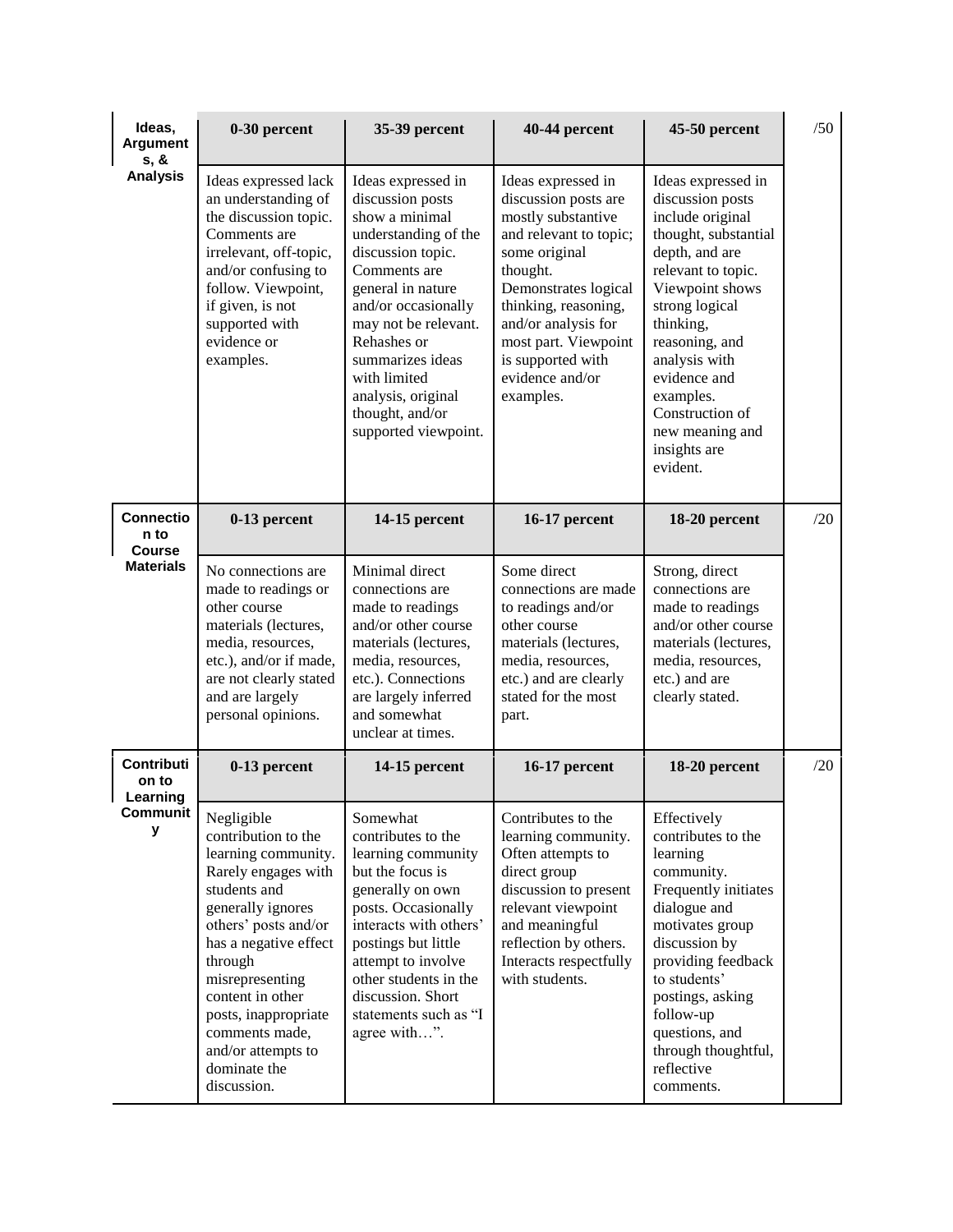|  |  |  | Respectfully<br>encourages a<br>variety of<br>viewpoints and<br>invites<br>contributions from<br>others. |  |
|--|--|--|----------------------------------------------------------------------------------------------------------|--|
|--|--|--|----------------------------------------------------------------------------------------------------------|--|

| <b>Criteria</b>                           | Unsatisfactory-<br><b>Beginning</b>                                                                                                                                                                                     | <b>Developing</b>                                                                                                                                                                                  | <b>Accomplished</b>                                                                                                                                                            | <b>Exemplary</b>                                                                                                                                                                                                               | <b>Total</b> |
|-------------------------------------------|-------------------------------------------------------------------------------------------------------------------------------------------------------------------------------------------------------------------------|----------------------------------------------------------------------------------------------------------------------------------------------------------------------------------------------------|--------------------------------------------------------------------------------------------------------------------------------------------------------------------------------|--------------------------------------------------------------------------------------------------------------------------------------------------------------------------------------------------------------------------------|--------------|
| Writing<br>Quality                        | 0-6 percent                                                                                                                                                                                                             | 7 percent                                                                                                                                                                                          | 8 percent                                                                                                                                                                      | 9-10 percent                                                                                                                                                                                                                   | /10          |
|                                           | Posts show a below<br>average/poor writing<br>style that lacks<br>standard English,<br>and/or is difficult for<br>readers to follow.<br>Contains frequent<br>errors in grammar,<br>punctuation, usage,<br>and spelling. | Posts show an<br>average and/or<br>casual writing style<br>using standard<br>English that is<br>generally clear but<br>contains some<br>errors in grammar,<br>punctuation, usage,<br>and spelling. | Discussion posts<br>show above average<br>writing style that is<br>clear using standard<br>English with minor<br>errors in grammar,<br>punctuation, usage,<br>and/or spelling. | Discussion posts<br>are well written<br>and clearly<br>articulated using<br>standard English,<br>characterized by<br>elements of a<br>strong writing style<br>with correct<br>grammar,<br>punctuation, usage,<br>and spelling. |              |
| Required<br>Postings/<br><b>Timelines</b> | Deduct 4 percent-<br>overall failing                                                                                                                                                                                    | Deduct 1-3 percent                                                                                                                                                                                 | No percent<br>deducted                                                                                                                                                         | 1 bonus point                                                                                                                                                                                                                  | $/_{--}$     |
|                                           | Some required<br>postings missing by<br>deadline $&$ /or there<br>was not adequate<br>time for others to<br>read and respond to<br>postings prior to<br>deadline.                                                       | All required<br>postings by<br>deadline; however<br>there was not<br>adequate time for<br>others to read and<br>respond to some<br>postings prior to<br>deadline.                                  | All required postings<br>by deadline<br>(required=1 posting<br>$+2$ replies to<br>classmates); adequate<br>time for others to<br>read and respond<br>prior to deadline.        | Exceeds required<br>postings; postings<br>are early into the<br>discussion and<br>throughout the<br>discussion;<br>provides more than<br>enough time for<br>classmates to read<br>and respond prior<br>to deadline.            |              |
|                                           |                                                                                                                                                                                                                         |                                                                                                                                                                                                    | <b>TOTAL QUALITY PERCENT (sum of 5 Criteria)</b>                                                                                                                               |                                                                                                                                                                                                                                | /100         |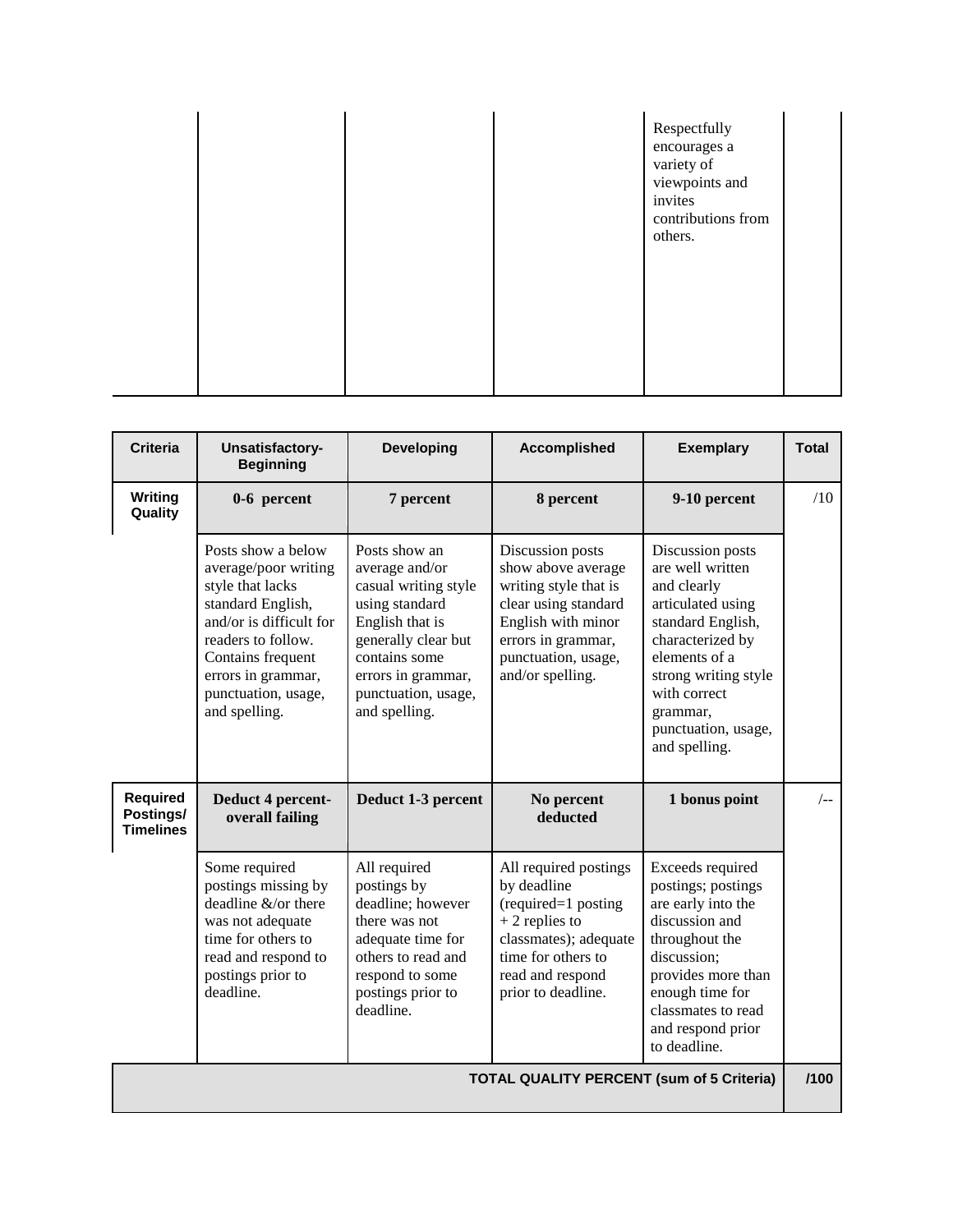**(Scroll for free response rubric)**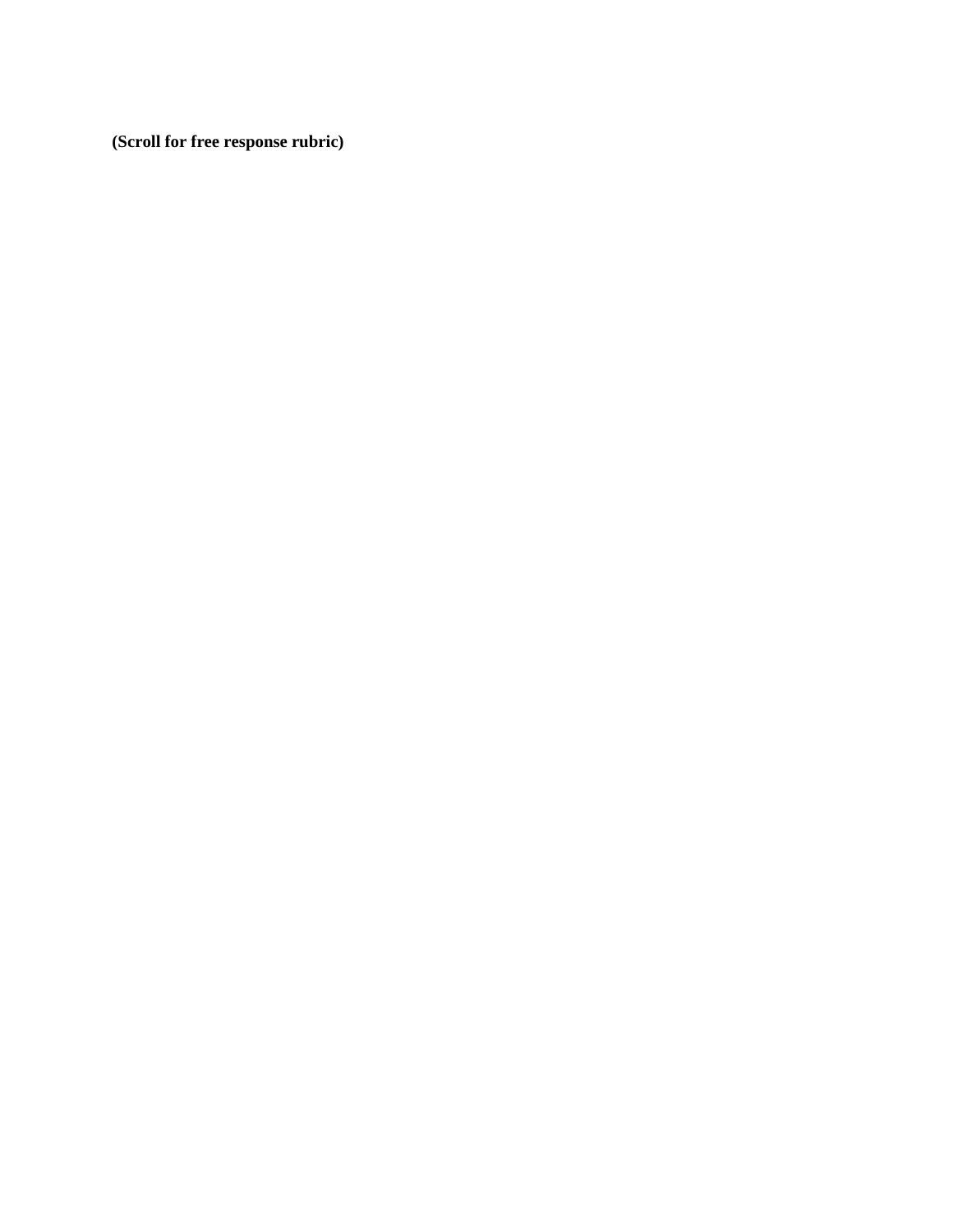### **Free Response/Journal/Short Answers Rubric:**

Each short answer assignment may be worth a different number of points. Check the assignment or the gradebook to determine the number of points. The free form quality points table applies. Total points are determined by the formula: (number of total points in the assignment) x (quality points table  $\%$ ) =  $\frac{1}{\sqrt{1-\frac{1}{\sqrt{1-\frac{1}{\sqrt{1-\frac{1}{\sqrt{1-\frac{1}{\sqrt{1-\frac{1}{\sqrt{1-\frac{1}{\sqrt{1-\frac{1}{\sqrt{1-\frac{1}{\sqrt{1-\frac{1}{\sqrt{1-\frac{1}{\sqrt{1-\frac{1}{\sqrt{1-\frac{1}{\sqrt{1-\frac{1}{\sqrt{1-\frac{1}{\sqrt{1-\frac{1}{\sqrt{1-\frac{1}{\sqrt{1-\frac{1}{\sqrt{1-\frac{1}{\sqrt{1-\frac{1}{\sqrt{1-\frac{1}{\sqrt{1-\frac{1}{\sqrt{1-\frac{1}{\sqrt{1-\frac{1}{\sqrt{1-\frac{1$ 

| Quality<br><b>Criteria</b>                | Unsatisfactory-<br><b>Beginning</b>                                                                                                                                                                                                           | <b>Developing</b>                                                                                                                                                                                                                                                                        | <b>Accomplished</b>                                                                                                                                                                                                                                                               | <b>Exemplary</b>                                                                                                                                                                                                                                                                                                           | <b>Total</b> |
|-------------------------------------------|-----------------------------------------------------------------------------------------------------------------------------------------------------------------------------------------------------------------------------------------------|------------------------------------------------------------------------------------------------------------------------------------------------------------------------------------------------------------------------------------------------------------------------------------------|-----------------------------------------------------------------------------------------------------------------------------------------------------------------------------------------------------------------------------------------------------------------------------------|----------------------------------------------------------------------------------------------------------------------------------------------------------------------------------------------------------------------------------------------------------------------------------------------------------------------------|--------------|
| Ideas,<br>Argume<br>nts, &                | 0-30 percent                                                                                                                                                                                                                                  | 35-39 percent                                                                                                                                                                                                                                                                            | 40-44 percent                                                                                                                                                                                                                                                                     | 45-50 percent                                                                                                                                                                                                                                                                                                              | /50          |
| <b>Analysis</b>                           | Ideas expressed<br>lack an<br>understanding<br>of the<br>discussion<br>topic.<br>Comments are<br>irrelevant, off-<br>topic, and/or<br>confusing to<br>follow.<br>Viewpoint, if<br>given, is not<br>supported with<br>evidence or<br>examples. | Ideas expressed in discussion posts<br>show a minimal understanding of<br>the discussion topic. Comments are<br>general in nature and/or<br>occasionally may not be relevant.<br>Rehashes or summarizes ideas with<br>limited analysis, original thought,<br>and/or supported viewpoint. | Ideas expressed<br>in discussion<br>posts are mostly<br>substantive and<br>relevant to topic;<br>some original<br>thought.<br>Demonstrates<br>logical thinking,<br>reasoning, and/or<br>analysis for most<br>part. Viewpoint<br>is supported with<br>evidence and/or<br>examples. | Ideas expressed<br>in discussion<br>posts include<br>original<br>thought,<br>substantial<br>depth, and are<br>relevant to<br>topic.<br>Viewpoint<br>shows strong<br>logical<br>thinking,<br>reasoning, and<br>analysis with<br>evidence and<br>examples.<br>Construction of<br>new meaning<br>and insights are<br>evident. |              |
| <b>Connect</b><br>ion to<br><b>Course</b> | 0-9 percent                                                                                                                                                                                                                                   | 10-19 percent                                                                                                                                                                                                                                                                            | 20-29 percent                                                                                                                                                                                                                                                                     | 30-40 percent                                                                                                                                                                                                                                                                                                              | /40          |
| <b>Material</b><br>s                      | No connections<br>are made to<br>readings or<br>other course<br>materials<br>(lectures,<br>media,<br>resources, etc.),<br>and/or if made,<br>are not clearly<br>stated and are<br>largely personal<br>opinions.                               | Minimal direct connections are<br>made to readings and/or other<br>course materials (lectures, media,<br>resources, etc.). Connections are<br>largely inferred and somewhat<br>unclear at times.                                                                                         | Some direct<br>connections are<br>made to readings<br>and/or other<br>course materials<br>(lectures, media,<br>resources, etc.)<br>and are clearly<br>stated for the<br>most part.                                                                                                | Strong, direct<br>connections are<br>made to<br>readings and/or<br>other course<br>materials<br>(lectures,<br>media,<br>resources, etc.)<br>and are clearly<br>stated.                                                                                                                                                     |              |

# **Free response/Journal/Short Answer Quality Points Table**